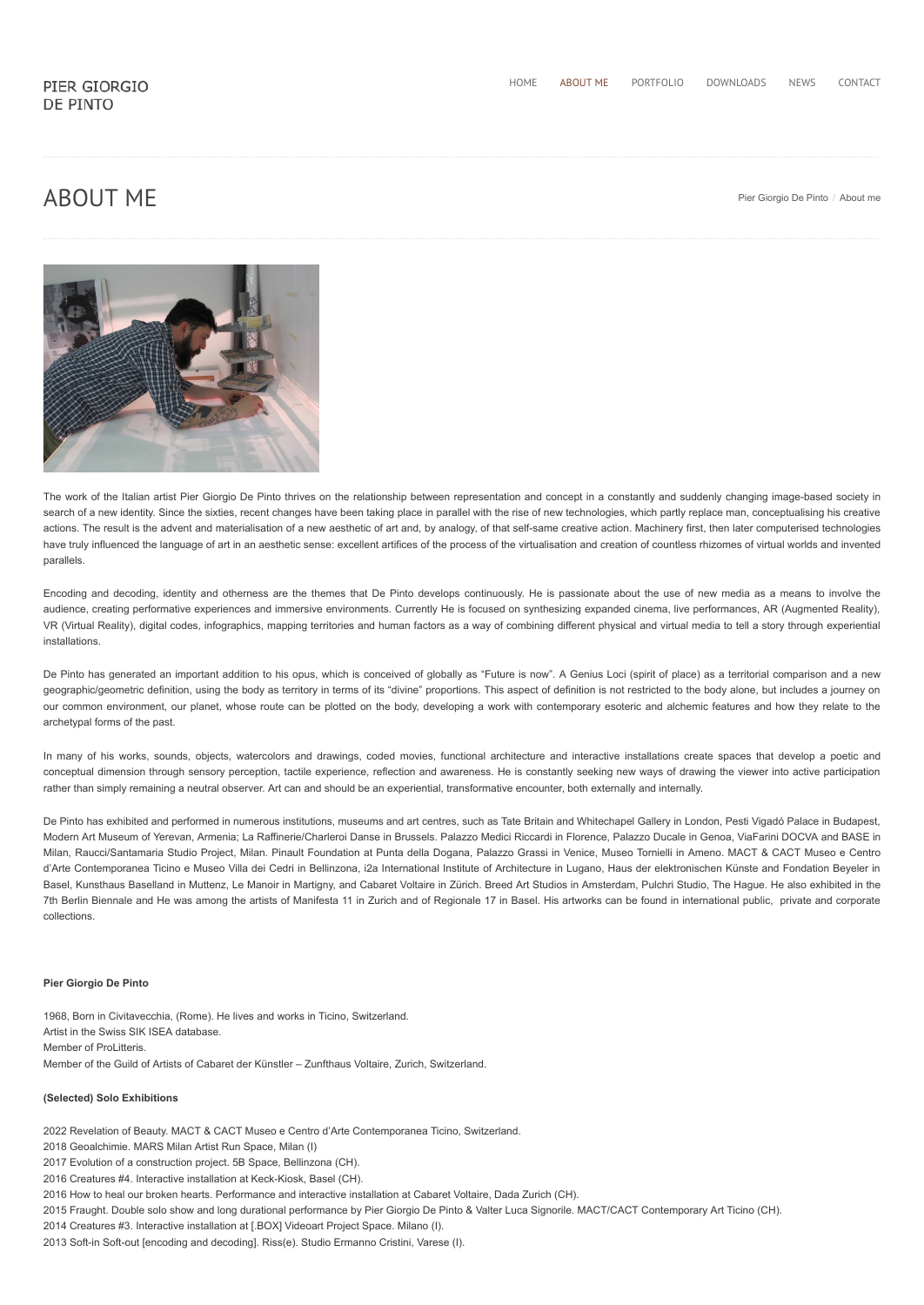2012 Pier Giorgio De Pinto. Monographic showreel. Visualcontainer TV by [.BOX], Milano (I). 2012 Strange Fruits. Solo Project room at MACT/CACT (CH) . 2011 Hidden Geographies Double solo show with Pier Giorgio De Pinto (Future is now) and Mirko Aretini (Body Identity) at MACT/CACT (CH). 2010 Corpus. MACT/CACT (CH).

#### **(Selected) Group Exhibitions**

2022 Pasolini.Lo Sguardo del Contemporaneo (Pasolini. The look of the contemporary). Group exhibition with Federico Bonelli, Marcela Cemadas, Pier Giorgio De Pinto, Elisabetta Di Sopra, Sylvestre Gauvrit, Carla Iacono, Viviana Milan, Anne-Claire van den Elshout. Pulchri Studio, The Hague, The Netherlands. Curated by Virginia Monteverde.

2022 Gli Incontri Della Luna (Moon's Encounters). Group Exhibition with Carlo Busiri Vici (1926/2019) – Pier Giorgio De Pinto – Francesco Pedraglio – Norbert Schwontkowski (1949/2013) – Enrico Tealdi – Padraig Timoney – Pietro Villani (1866/1935). Raucci/Santamaria Studio Project, Milan, Italy. Curated by Umberto Raucci.

2021 Gli Artisti di Segrete contro la Guerra. (Segrete Artists against the war). Various Artists' video projection at Palazzo Ducale, Genoa, Italy and other various venues.

2021 Cartografia sensibile. (Perceptible Cartography). Curated by Lorenza Boisi. Multi-venue event: Museo Tornielli – Parco Neogotico, Ameno. Fondazione Calderara, Vacciago. Sacro Monte di Orta – Cappella Nuova, Orta San Giulio, Italy.

2021 Enigma Variations: an exhibition about fluidity of Genre. Curated by Mario Casanova. MACT & CACT Museo e Centro d'Arte Contemporanea Ticino, Switzerland.

2020 Il Respiro dell'Arte. Group Show. Curated by Virginia Monteverde. Palazzo Ducale, Genova, Italy.

2019 Il "Valore" dell'Arte, group show curated by Fondazione per l'Arte in collaboration with Banca Profilo. Venue Banca Profilo, via Carissimi 41, Rome, Italy.

2019 Territories: Osmosis between Art and Collectibles. From Portrait to Landscape; from Object to Subject. Anonymous nineteenth- and twentieth-century works and various Artists. MACT/CACT Arte Contemporanea Ticino, Bellinzona, Switzerland.

2019 Intersezioni digitali. Group show at Chiesa Storica, San Martino di Lupari, Padova, Italy

2018 REFRESH 02 – #LAYERS – Contemporary Art in the Digital Era. Curated by Fabio Paris and organised by iMAL, Bruxelles.

2018 Enigma and Desire: Intimate Thoughts about the Functionality of Art, Intangibility and Diagonals in Time. Group show at MACT/CACT, Bellinzona, Switzerland.

2017 Biennale Le Latitudini dell'Arte. Pesti Vigadó Palace, Budapest, Hungary.

2017 Sensorium. Galleria Civica d'Arte Contemporanea, Palazzo Raeli, Floridia, Italy.

2017 In(de)finiti luoghi. Utopie architettoniche e realtà artistiche. Villa dei Cedri Museum. Bellinzona, Switzerland.

2017 Dadaclub.on line.The Exhibition. Spazio Arte Contemporanea Brescia, Italy.

2016 Regionale 17, a trans-regional art festival – Various venues in France, Germany and Switzerland.

2016 refresh01 – #LAYERS, Spazio Contemporanea Brescia, Italy. Curated by Fabio Paris, Produced by Link Art Center.

2016 Rifugi. Le Cabanon Art Space at University of Lausanne (UNIL) in collaboration with Swiss Federal Institute of Technology in Lausanne (EPFL), Switzerland. Curated by Nicolò Latini.

2016 Come Closer – Experimenting with a Wunderkammer of Vanities. MACT/CACT (CH). Curated by Mario Casanova.

2016 Manifesta 11. The European Biennial of contemporary Art. Zurich (CH). Aa.Vv. Performance at Cabaret der Künstler – Zunfthaus Voltaire, Zurich (CH). Curated by Christian Jankowski

2016 Transumarte. Castle of Malaspina Fieschi Doria, Santo Stefano D'Aveto (I). Curated by Ivano Sossella.

2016 C&F at laltalena, Julia Krahn Studio, Milan (I). Curated by Ivano Sossella and Massimo Kaufmann.

2016 Group exhibition Chaostrophy at Ludwig, Berlin (D). Curated by Ceven Knowles.

2016 Digitale Abstraktionen at Haus der elektronischen Künste Basel (CH). Curated by Alexandra Adler and Reinhard Storz.

2015 End in Nation/Back Home. Museo Borgogna, Vercelli (I) Curated by Lorella Giudici.

2015 Le latitudini dell'arte 2nd edition, Biennale d'Arte Contemporanea Hungary and Italy. Palazzo Ducale, Sale del Munizioniere – Genoa (I). Curated by Virginia Monteverde.

2015 Giovanni Dal Monte. Visible music for unheard visions. Curated by Luca Beatrice.

Il Pomo da Damo. Contemporary Art, Imola (I).

2015 Come Closer. Le Manoir, Martigny (CH).

2015 Segrete. Tracce di memoria. Palazzo Ducale, Genoa, Italy

2014 Unexpected Visions. Video d'arte internazionale dalla XVII Biennale d'arte di Penne (I) 2013, MUSAP Foundation. Aurum, Pescara, Italy.

2014 Come Closer. MAMY Modern Art Museum Yerevan. Armenia.

2014 An image collector's private cabinet. MACT/CACT Arte Contemporanea Ticino (CH).

2014 The Voice and the Lens. Whitechapel Gallery, London (UK).

2014 End in Nation by StudioDieci. Museo Civico del marmo. Carrara (I), Palazzo Ducale. Genoa (I), Palazzo Medici Riccardi. Florence (I).

2014 Late at Tate Britain. Art meets film: Moving image. Tate Britain, London, UK.

2013 Unexpected stories (between places and walls). Museo Archeologico, Museo Arte Moderna e Contemporanea (MAMeC) Penne (I).

2013 Fuori! Fondazione Sandro Penna/Fuori. Torino (I).

2013 The Solitary Body: self-portraiture in contemporary photography. MACT/CACT, (CH).

2012 Il corpo solitario. L'autoscatto. MUSINF Museo della fotografia. Senigallia (I).

2012 Brut: Beyond The Outline. MACT/CACT (CH).

2012 Forget Fear, 7th Berlin Biennale for Contemporary Art . Berlin, different venues, Aa.Vv. Curated by Artur Żmijewski.

2012 Open Studios: Pier Giorgio De Pinto & Dorothee von Rechenberg. Christoph Merian Stiftung, Ateliers im Kunst Freilager OSLO, Basel/Münchenstein. (CH).

2012 Time is Love 5. Different venues.

2010 Everything Is Just Wonderful! Blissland Project Space, Berlin (DE).

2010 The Portrait Regained. MACT/CACT (CH).

2010 Prix du Quartier des Bains. Freestudios Gallery, Geneva (CH).

#### **(Selected) Transmedia/Special Events/Festivals/Collaborations/Performances**

2022 Mapping Post-Internet Art out of the Project "Post-Internet Arts Education Research" by Kristin Klein & Eva Klein, University of Cologne, Germany.

2022 "The Segrete artists against the war". Various Artists' video projection at Palazzo Ducale, Genoa, Italy.

2022 Roundtable L'Arte come sublimazione della Memoria (Art as a sublimation of Memory) – Meeting with Manuela Composti, Stefano Bigazzi, Virginia Monteverde. Curated by Art Commission in collaboration with University Library of Genova and the Shoah Memorial of Milan. Milano Centrale Railway Station, Track 21, Milan, Italy.

2021 The Wish-Key. Performance at MACT & CACT Museo e Centro d'Arte Contemporanea Ticino, Switzerland; on the occasion of the exhibition Lieux communs, Martin Disler / TOMAK.

2021 Kunsthaus-Video-Fenster. Pier Giorgio De Pinto Video Selection at Kunsthaus Baselland, Muttenz, Switzerland.

2019 Ritorno all'Oasi (Back to the Oasis). Interactive installation in collaboration with Paolo Gorgi Communication. San Martino di Lupari, Padova, Italy.

2019 Human-Human collaboration Art, Workshop and multimedia event with Paolo Gallina and Pier Giorgio De Pinto. In collaboration with DIA (Department of Engineering and Architecture) of the University of Trieste and IED Milano for Milano Digital Week at Base, Milano, Italy.

2019 Il piccolo Giotto. Web project by Lorenza Boisi, Giulio Catelli e Luca De Angelis. Monthly editions with various artists.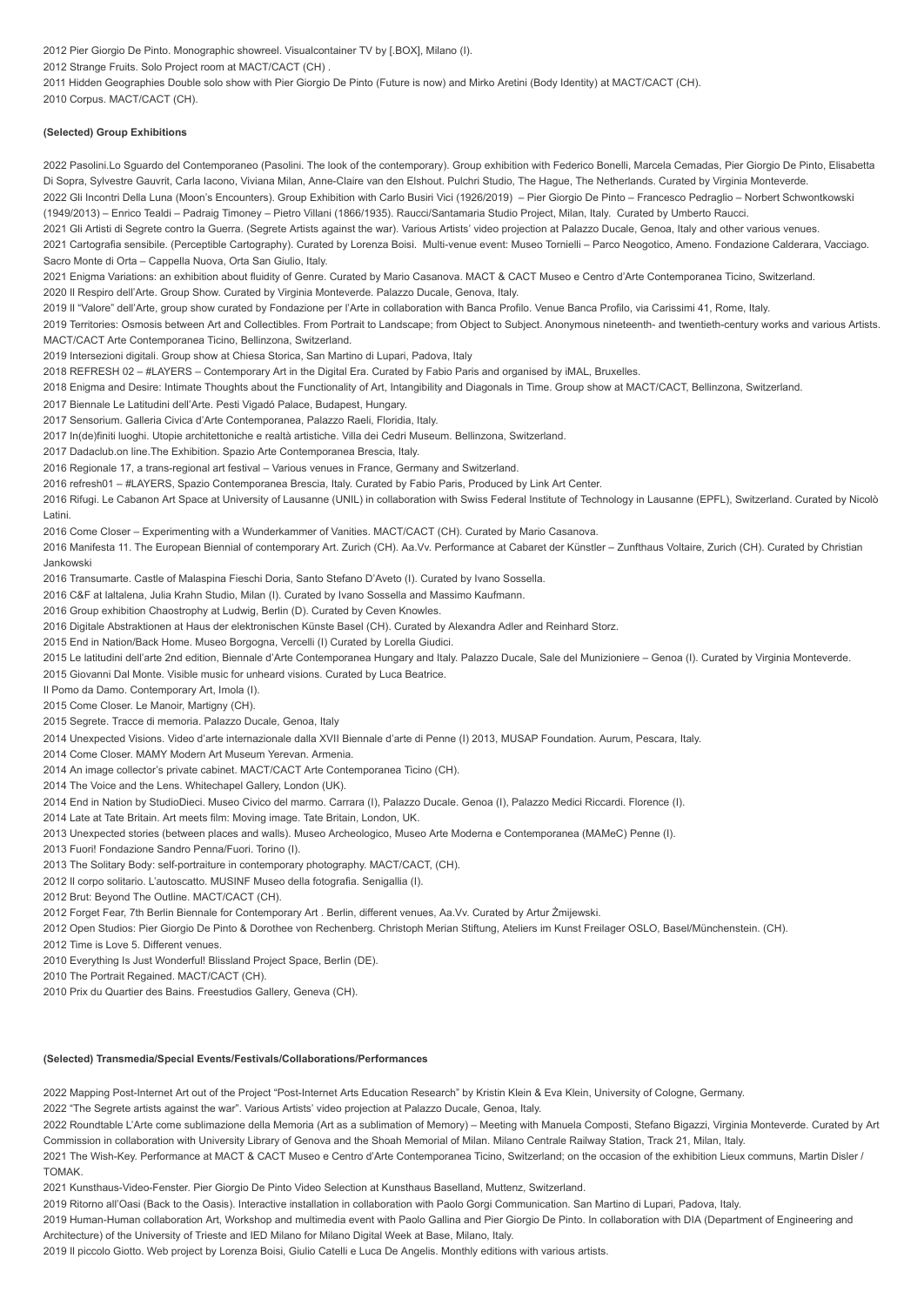2019 Dansonography, interactive project with Alessia della Casa, Pier Giorgio De Pinto, Kety Fusco and Alessio Sabella for PREMIO (Premio Schweiz) Young talent award for theater and dance at Théâtre Les Halles (TLH), Sierre, Canton of Valais, Switzerland.

2018 Reset-Food. Brain Art performance together with Paolo Gallina, professor of robotics. Long durational performance with a final venue at Ratanà Restaurant, Milano, Italy. 2018 Music was my first love. July 10-11 – Performance and interactive installation for Territori Festival, Ticino, Switzerland, Castelgrande Castle, Bellinzona.

2018 Il museo esteso: tra visione e partecipazione (the extended museum: between viewing and participation). Interactive tour with the audience. Museum Villa dei Cedri, Bellinzona,Ticino, Switzerland on the occasion of Territori Festival.

2018 Incognite. Performance by Chiara Ottavi in collaboration with Pier Giorgio De Pinto and Hochschule Luzern, Kunst & Vermittlung, Design & Kunst, Lucerne, Switzerland. 2018 Oltre la Grande Soglia (Beyond the Great Threshold), event in collaboration with Sara Flaadt at Scherchen House and Gravesano Church. Gravesano, Switzerland. 2018 Contribution to the project Everything I know by Mariagrazia Pontorno, Pisa, Italy-Rio de Janeiro, Brasil.

2017 Video 'WTF did I just watch?' for the ABCBA project by CrudoStudio, London, UK

2017 Node Bodies. Immersive/Interactive installation and performance for Lost Senses. Guest Projects/Yinka Shonibare Studio, London, UK.

2017 Creatures #5, Pier Giorgio De Pinto&Katia Vaghi. Dance Festival, i2a International Insitute for Architecture, La Limonaia, Villa Saroli, Lugano, Switzerland.

2016 Helicotrema Recorded Audio Festival 2016. Palazzo Grassi, Venice (I).

2016 Film program O[slo] N[ight] 2016 by Haus der elektronischen Künste Basel (CH). Event curated by Alexandra Adler in collaboration with Clea Wanner and Nicole Meier at HGK Hochschule für Gestaltung und Kunst, studio Cinema, Basel (CH).

2016 Performance at 'StrofeDipinteDiJazz Event' by Liberatorio d'arte Fulvio Zonch Ass., Laghetti di Romans d'Isonzo, Gorizia (I). Curated by Gianluca Doria, Sergio Pancaldi, Chiara Spizzamiglio.

2015 Helicotrema Recorded Audio Festival 2015 Palazzo Grassi Punta della Dogana, François Pinault Foundation, Venice (I).

2015 Talk and book presentation 6PM Your local time at La Triennale di Milano and MAXXI MUseum Rome (I). Curated by Link Center for the Arts of the Information Age , Brescia (I).

2015 AMAE/De Pinto 58 (+1) INDICES ON THE BODY. Index 42: the phases of the pomegranate. Live stream performance in collaboration with AMAE and Jean-Luc Nancy.

2015 Music Was My First Love. Performance and interactive audio visual installation for the event 6PM Your local time. Castle of Brescia, Brescia (I) and De Pinto's studio (CH). 2015 Call to action #yourXXI. MAXXI Museum, Rome (I).

2014 All Glitched Up as part of BP Loud Tate Britain 2014: Code. Tate Britain, London, UK.

2014 We are what we pass down. Performance with Karine Janjughazyan at MAMY Modern Art Museum Yerevan. Armenia.

2014 Sommernachtsfest – Summer night's Gala 2014, Fondation Beyeler, Basel-Riehen. Performer for Centerpiece, a long durational performance curated by Marina Abramovic. 2014 Helicotrema Recorded Audio Festival curated by Blauer Hase. AMAE/De Pinto 58(+1) Indices on the body. ViaFarini DOCVA, Careof DOCVA, Milano.

2014 Schweizerische Plastikausstellung Biel/Expositions Suisses de Sculpture Bienne. Le Mouvement/Performing the City. Performer for Simone Forti's Huddle performance.

Bienne/Biel, Switzerland.

2014 Oslo Night 2014 – Movie for the open-air Cinema. Haus für elektronische Künste, Basel.

2014 Workshop and Performance. 58+1 Indices on the body. The Living Archive. MACT/CACT (CH)

2014 INACT Festival 2014. Strasbourg (FR).

2014 L'Ora Blu Format Video\_Projection for "Le conseguenze dell'amare" (The implications of loving). Accademia delle Belle Arti di Bologna, Italy.

2013 Oslo Night 2013 Arts Festival at Oslostrasse, Basel. Special Event BYOB. Interactive installation in the industrial hall RaumD. Curated by Haus für elektronische Künste, Basel. 2013 AMAE/DE PINTO 58 (+1) indices on the body, Index N.17\_Proximity and Distance. Spuren 2.0 symposium at E-WERK in Freiburg (D)

2013 AMAE/DE PINTO 58 (+1) indices on the body Index n.10\_The unity of a touch.

\_ENCOUNTERS exhibition at @AE Harris, Birmingham (UK).

2013 AMAE/DE PINTO 58 (+1) indices on the body Index N.17\_Proximity and Distance.

Kommunales Kino Gallery in Freiburg (D)

2012 Visuals for Femina Faber's concert at l'Usine/Kalvingrad, Geneva, CH.

2012 Femina Faber's Live at MIAAO Museo Internazionale delle Arti Applicate Oggi, Turin (I)

2012 Video Contribution to the project Where is the sun, now and here and there by Monika Sennhauser (CH).

2012 BYOB (Bring Your Own Beamer). Images Festival des Arts Visuels de Vevey. (CH).

2012 Visuals "amplexum mentis- ut cosmo concordent voces". for Femina Faber at MACT/CACT.

2012 Transiti. Editing video from the MACT Collection for the showreel at [.BOX], Milano (I).

2012 Video for Geberit. Fuorisalone 2012. Milano, Brera Design District. (I)

2012 BZS74PT117. Video for Miki Tallone (CH) on the occasion of her participation to Little Constellation project. Presentation of the Little Constellation dvd box at dOCUMENTA

(13), Kassel (D), August 2012. Published by Mousse.

2011 Festival Tec Art Eco 03. Performance and workshop Augustinian Melody with Chiara Guidi and Scott Gibbons, Socìetas Raffaello Sanzio at MAGA Museum, Gallarate, Milan (I).

2011 Festival for Fanzines and Self-published Books, Marguerite Duras Library in Paris (FR).

2011 My Home has a golden Guest. Site specific installation and long durational performance. Sound environment by Andrew Zealley produced by PSBEUYS (Toronto, CA). CACT (CH).

#### **Education**

2017 Course in 3D design and printing. SAM Professional School in Arts and Crafts, Bellinzona, Switzerland.

2015 Course of Sumi-e, traditional Japanese Ink wash painting, with the Master Shozo Koike. Nippon Project, Japan Matsuri, Ticino, Switzerland.

2003-04 School of Cinema, direction, acting. Florence, Italy.

2001 Dubbing course at Ancam, Rome and Florence, Italy.

2000-02 School of Theatre, elocution and acting at Colosseum Space. Prato, Florence, Italy.

1983-1989 IPA Saffi, Florence, Italy.

# **Training (selection)**

2017 Performing bodies. Selfie Choreography: Performing with the Camera. Workshop with Harold Offeh during the event Lost Senses. Guest Projects/Yinka Shonibare Studio, UK. 2014 Training with Marina Abramovic, Lynsey Peisinger and Rebecca Davis for the long-durational performance Centerpiece. Sommernachtsfest – Summer night's Gala 2014, Fondation Beyeler, Basel-Riehen, CH.

2014 Training with the choreographer Claire Filmon for the performance Huddle, performance by Simone Forti. Le Mouvement 2014 – Performing the City, Biel/Bienne, CH. 2013

-Gewaltfreie Aktion. Körper und Bewegung (No violent action. Body and movement). Workshop by Sarah Bechmann. Freiburg, D.

-Dialogische Handlung (Dialogical action). Workshop by Alice Koubová. Freiburg, D.

-Verkörperung. Tanz. Therapie (Incarnation. Dance. Therapy). Workshop by Marianne Eberhard-Kächele.Freiburg (D).

-Finding your solo voice. Workshop by choreographer Graham Smith.Freiburg, D.

2011

– Workshop in Spatial Data Art, Urban computing, Geo-Mapping, Social patterns with Prof. Mauro Martino of MIT, Barabási Lab at Center for Complex Network Research; Harvard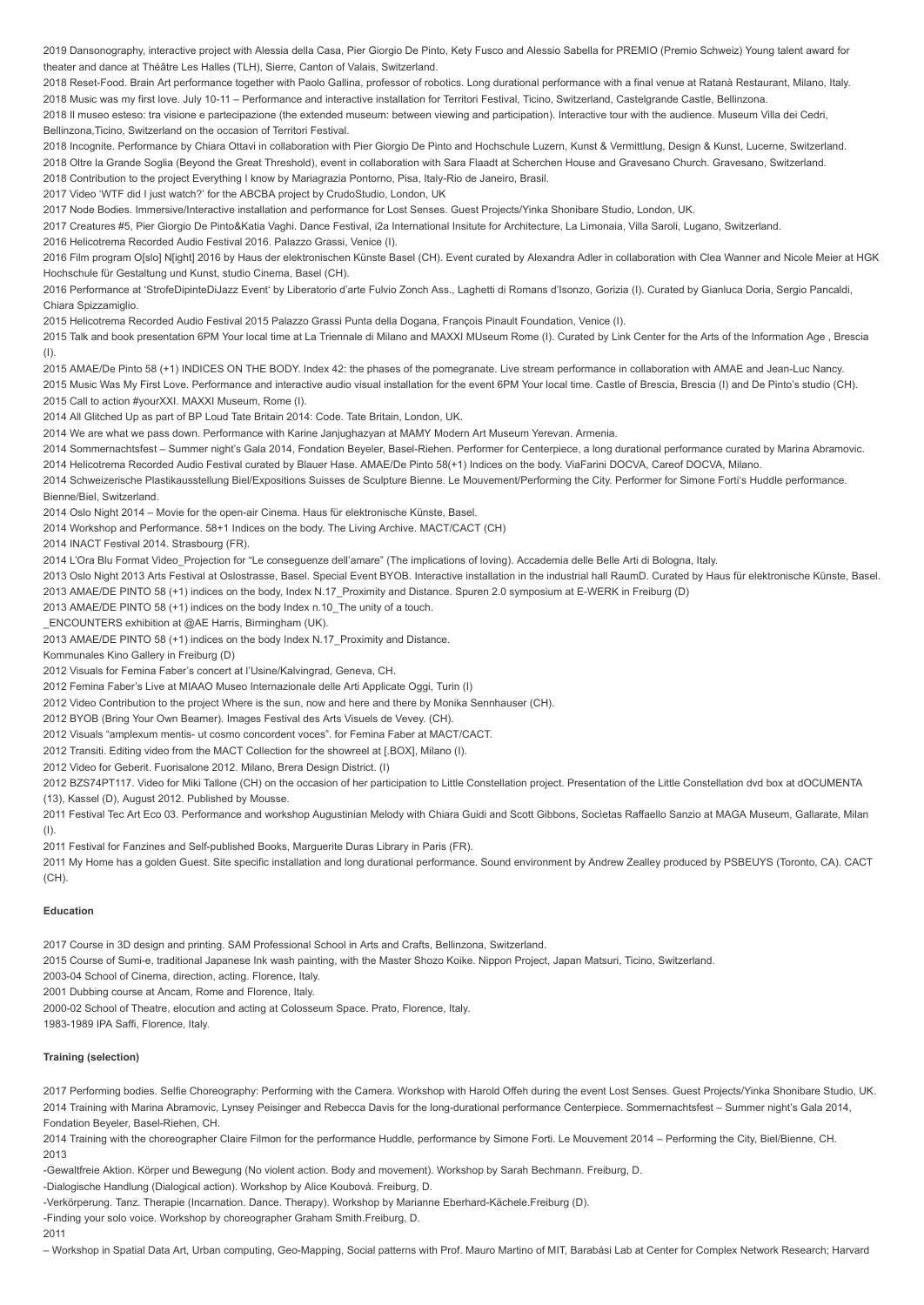University, Boston. USA.

- Fundraising Course with Brainard Carey of The Artworld Demystified in New York, USA.
- Workshop in experimental theatre with Socìetas Raffaello Sanzio. Museo MAGA IT
- First degree Reiki class. Switzerland.
- 2008-2009
- Rebirthing, breathwork Course. Tenuta dei Ciclamini, Scuola di Mogol, Terni, IT 2005

– Dance Classes. Contact improvisation. Blue Company, Sesto Fiorentino, Florence, IT 2003-04 Videoart course at Fondazione Ragghianti, Lucca, Italy.

#### **(Selected) Art Residencies**

2018 Cartografia sensibile. Artist residency at CARS, Omegna. Italy

2016 Guest artist at toll&kühn studio in Werkraum Warteck pp, Basel (CH).

2014 Guest artist at MAMY Museum of Modern Art Yerevan, Armenia.

2012 Guest artis at Kunst, Atelier und Gewerbehaus Oslo, Basel, Christoph Merian Stiftung's studio (Atelier Mondial) for iaab – international artists exchange and studio program Basel) (CH).

# **(Selected) Teaching, educational activities, master classes and workshops**

2018 Digital synesthesia, play with the image, listen with the body. Tactile, optical and acoustic perception experiences. Workshop with the students of the Cardinale Agostini Secondary school in San Martino di Lupari, Italy.

2018 Educational workshop leader for the exhibition Burri – Fontana – Afro – Capogrossi. Nuovi orizzonti nell'arte del secondo dopoguerra (New horizons in post-World War II art) March 24 – September 2 2018. Museum Villa dei Cedri, Bellinzona, Ticino, Switzerland.

2018 Lecture 'Dialogo con il corpo' (conversation with the body). Students and professionals of clinical ethics and clinical humanities at Supsi, University of Applied Sciences and Arts of Southern Switzerland. Venue: library of MACT/CACT Arte Contemporanea Ticino (CH).

2017 Lecture 'Know-how: between real and digital tools'. Lecture at Liceo Cantonale di Bellinzona, Ticino, Switzerland.

2015 Me and the Armenian genocide. Workshop with Edmond Habetian at MAMY Modern Art Museum Yerevan. Armenia.

2015 C.O.R.E Strange Foreign Bodies. Workshop with students of SOKA University, CA, USA.

2014 Master class at National Center of Aesthetics, Studio-college, Yerevan, Armenia.

2014 C.O.R.E. Strange Foreign Bodies. Workshop in collaboration with the philosopher

Jean-Luc Nancy and AMAE Art Collective. MACT/CACT Arte Contemporanea Ticino (CH).

2010 (since) Media trainer at MACT/CACT Arte Contemporanea Ticino (CH).

# **(Selected) Cultural collaborations/curatorship**

Co-coordinator with Tiziana Conte for Festa danzante 2018 (Dance festival 2018); event organized by Reso, Dance Network Switzerland. (2017/2018)

Co-curator, media trainer, graphic designer for MACT/CACT Arte Contemporanea Ticino, Tessin, Switzerland (2010-2018).

Collaboration with the philosopher Jean-Luc Nancy and the AMAE Art Collective in London, with Ivan Lupi, Research Fellow of the Centre for Fine Art Research (CFAR),

Birmingham City University (UK); in collaboration with Prof. Daniel Fetzner and Dr. Martin Dornberg of the research group mbody, University of Freiburg (D).

2012 – Mybodyisyourbody Project (How Many Drops For Chaos?) Performance and video streaming by AMAE Art Collective, MACT/CACT Arte Contemporanea Ticino (CH). 2012 – Collaboration with Mediamus as coordinator for the cultural mediation program Cactyou! for the event «Croiser les regards» Transdisciplinarity in cultural mediations.

2012 – co-curator with Mario Casanova for the show Subtle Psycho-Geographies: A Calvary for the Image.

2011 – Curator of the exhibition Arspolis in Lugano, Switzerland; selected for the Swiss Exhibition Award 2011.

# **(Selected) Grants, Awards, Special Jury mentions and invitations**

De Pinto's site has been selected by the Swiss National Library (NL) for Web Archive Switzerland. This collection is the result of cooperation between the NL, the Swiss cantonal libraries as well as other specialized libraries and Swiss archives.

Finalist as curator for the group exhibition Arspolis 1. Extimity. The familiar stranger. Real, Symbolic and Imaginary of the others. Swiss Exhibition Award 2011 (CH).

Finalist as artist for the double solo show Hidden Geographies. Swiss Exhibition Award 2011. (CH).

-Special mention REFF RomaeuropaFAKEFactory 2009-2010 (I).

-Selected for Prix du Quartier des Bains, Geneva (CH), 2010

#### **(Selected) Public and Corporate Collections (Private collectors prefer to remain anonymous)**

2022 Four works out of the series 'Soft in Soft out' have been acquired by BancaStato, Banca dello Stato del Cantone Ticino (The State Bank of Canton Ticino), Bellinzona, **Switzerland** 

2021 Kosmos Kultur Stiftung (Kosmos Kultur Foundation) in Lucerne, Switzerland, has acquired a watercolour from the "Blessings of the masses" series.

2017 The triptych "World Map", out of the 'Future is now' series, is part of the artworks belonging to the State Collection of Canton Ticino, currently at MASI Museo d'Arte della Svizzera Italiana (Museum of Art of "Italian Switzerland"), Lugano, Switzerland.

2017 The work 'Fake 3D is part of the Campiani Collection of Dada Art in Brescia, Italy.

#### **(Selected) Publications, bibliography, critic texts, interviews, articles, reviews**

– Book 'Un robot per vincere le tentazioni: Come le macchine antiedonistiche boicottano i nostri istinti'. (A robot to overcome temptations: How anti-hedonistic machines boycott our instincts).

Paolo Gallina, associate professor of Applied Mechanics and Robotics at the Department of Civil Engineering and Architecture, University of Trieste, Trieste (Italy). Edizioni Dedalo. 2021

– Article 'Cartografia sensibile. Un'indagine sentimentale, artistica e poetica sul territorio'. Segno magazine, November, December 2021

- Special catalogue on the occasion of Cartografia Sensibile (Perceptible Cartography) "Gioca e Colora" (Coloring book), September 2021
- Article Ticino Magazine Arte: Allo spazio d'Arte MACT/CACT 'Variazioni Enigma' e 'Quintett', marzo 2021
- Critic text "Quando l'arte indossa la mascherina, com'è il suo respiro?" (When art wears a mask, how is its breathing?) by Amina Gaia Abdelouahab for wall:out magazine, 2020
- Interview with Bettina Bush and Virginia Monteverde for the ongoing project "Il respiro dell'Arte" (The Art's breath), 2020
- Review by Mario Savini on Il Sole 24ore for #LAYERS, Brussels. 2018